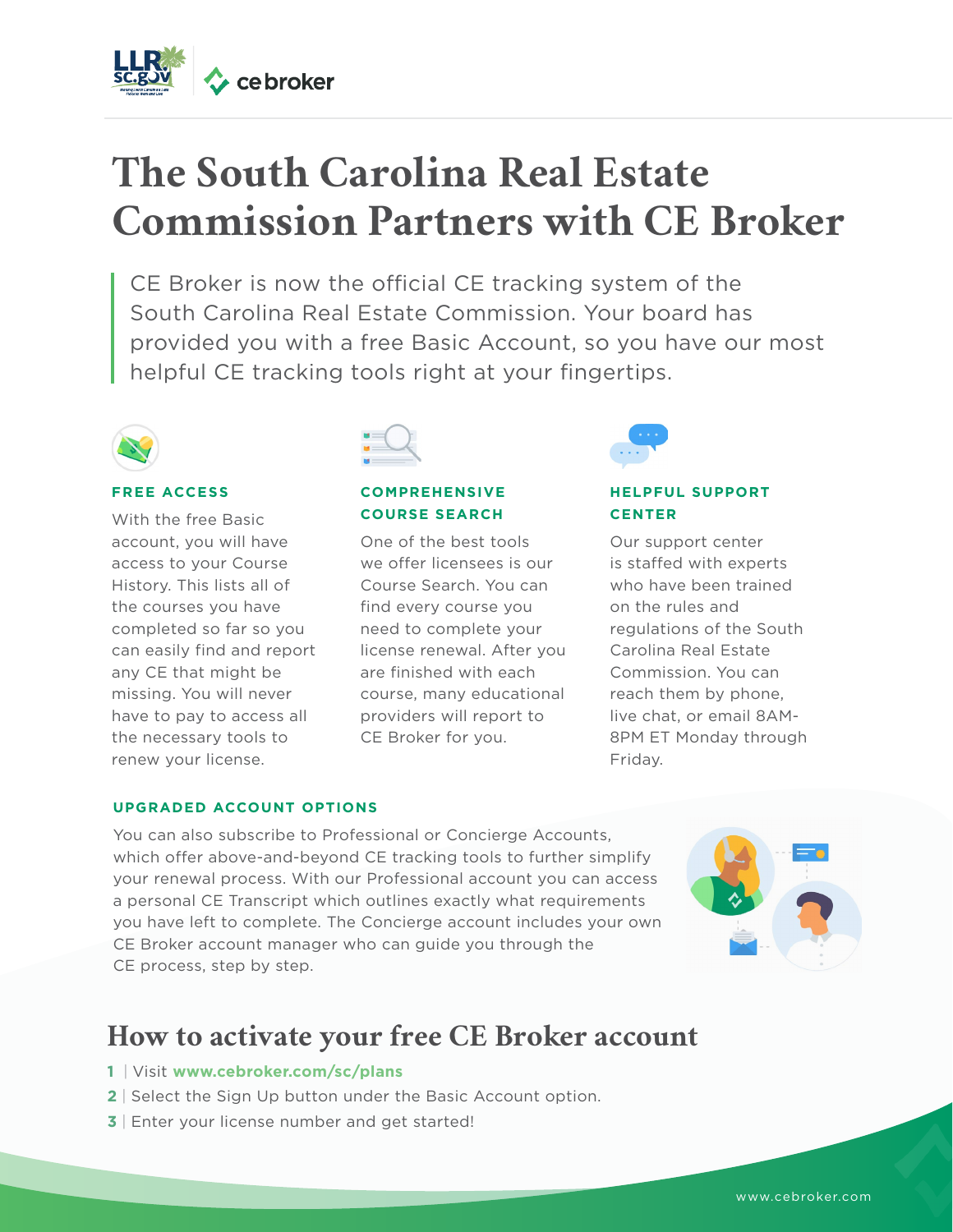

# How do I self-report CE?

**South Carolina Real Estate Commission**

Self-report your CE credits or hours

Approved education providers may be required to report your CE completions within 14 days.

You may need to self-report your CE, however, in a few circumstances such as time constraints or a provider who does not report on your behalf.

### **How to Self-Report your CE/CME:**

- **1. [Log](https://launchpad.cebroker.com/) in to your account.**
- **2. Click Report CE + button at the top.**
- Pro Tip: If you have a Professional or Concierge Account, make sure to select the correct license & biennium. If *you are tracking more than one license, find a license that says 'Not Complete' on your dashboard.*
- **3. Click Report CE Hours button.**
- **4. Click the Begin button next to the applicable category you will be reporting under.**

**5. Answer questions as prompted. This may be different depending reporting category that you have selected.**

**6. On the Attachment page, you will be asked to upload your completion certificate by selecting a file saved to your computer.**

Once you see the green check mark & review your reported information, you are finished and your records have been sent to the South Carolina Board of Podiatry Examiners.

### Login to Start [Self-Reporting](https://launchpad.cebroker.com/) CE

If you have additional questions, check out our support articles at [http://help.cebroker.com](http://help.cebroker.com/).